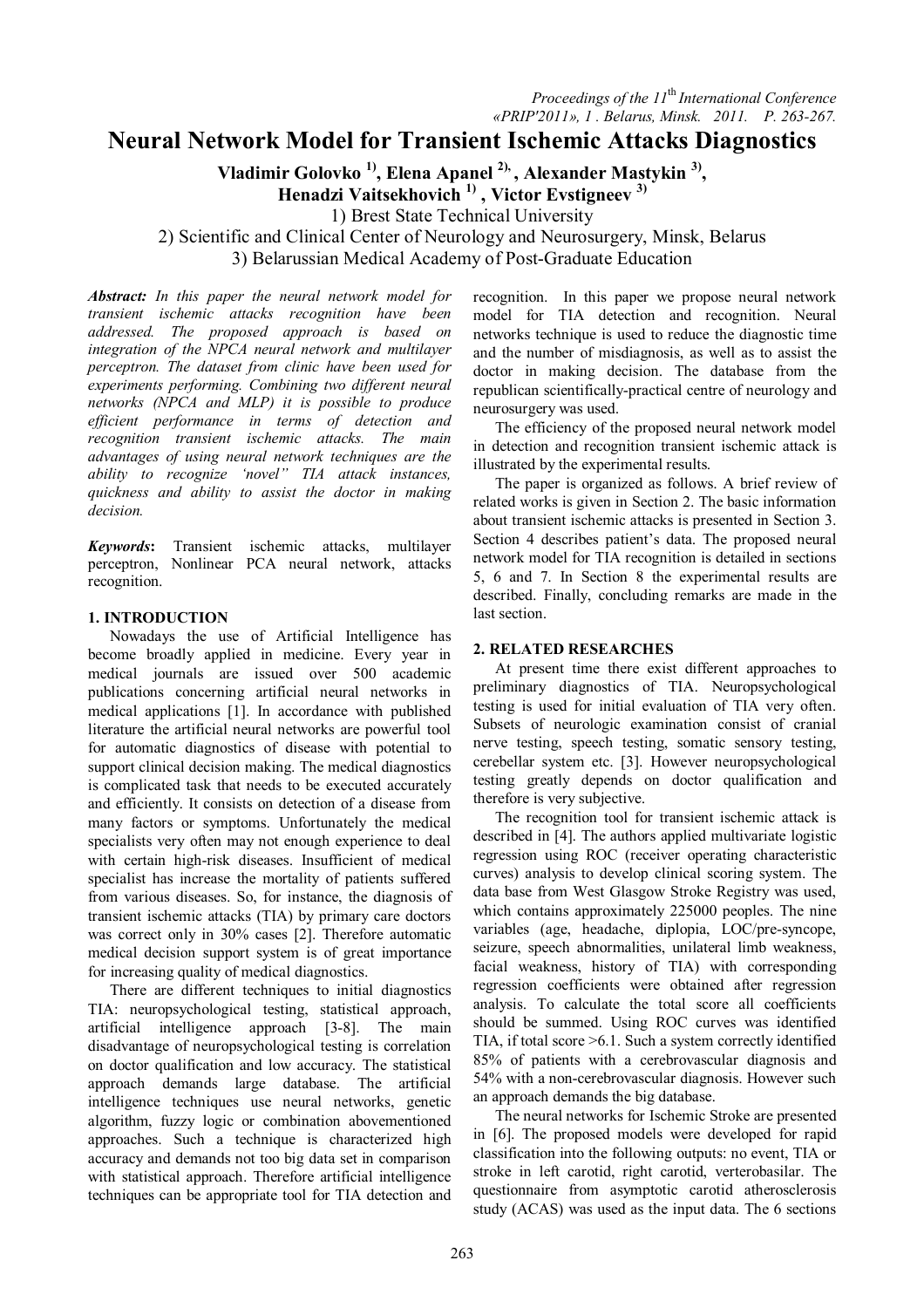of the questionnaire contain the following data: loss or change of speech, loss of vision, double vision, numbness or tingling, paralysis or weakness, spells of dizziness or loss of balance. Each input pattern consists of numbers 0 or 1 from questionnaire. The multilayer perceptron was used for the each section of the questionnaire. As an example, the network for double vision consists of 4 inputs and 5 outputs. Three outputs correspond to case no event and the other two - to stroke or TIA.

In [7-8] is described the backpropagation neural networks for the prediction of thrombo-embolic stroke. The architecture of neural network consists of 20 input units, 10 hidden and 10 output units. The following parameters were used as the input: hypertensive, diabetes, myocardial, blood cholesterol, left arm and left leg, etc. The output units shows the various categories of stroke diseases: TIA, left hemiplegia, right hemeplegia, dysphasia, monoplegia, left hemianopia, aphasia, right hemianesthesia, dysphasia, and quadriplegia. The prediction accuracy is 78,52% using training set and 90,61% using testing data set.

The mentioned above neural networks approaches are differed each from other used input and output data, as well as database of patients. Therefore is very difficult to compare different approaches.

## **3. TRANSIENT ISCHEMIC ATTACKS**

A transient ischemic attacks (TIA) is a transient episode of neurological dysfunction caused by focal brain, spinal-cord or retinal ischemia without acute infarction [3]. It is result of temporary reduction or cessation of cerebral blood flow in a specific neurovascular distribution due to low flow through a partially occluded vessel, an acute thromboembolic event, or stenosis of a small penetrating vessel. Transient ischemic attacks are named also thrombo-embolic stroke. After TIA are increased the risk of early acute stroke. So, for instance, the early risk of stroke following TIA is approximately 4- 5% at 2 days and as high as 11% at 7 days [3]. The patients after TIA should undergo detailed diagnostic at the nearest time (within 24 hours), namely, computed tomography or magnetic resonance imaging evaluation. It can prevent further negative development of disease, which can lead to acute stroke. Therefore the preliminary diagnosis of TIA is of great importance for prevention of acute stroke. However research has shown a high rate of misdiagnosis of TIA. So, for instance, the diagnosis of TIA by primary care doctors was correct only in 30% cases [2]. Improvement of diagnostic accuracy of TIA from primary doctors would reduce the number of acute stroke, clinic waiting times and facilitate rapid assessment.

## **4. PATIENT DATA**

The data about 114 patients who have symptoms of different TIA diseases have been collected. 38 parameters have been selected for each patient. These signs and amount of their gradation are presented in table 1. The TIA can be classified into 3 classes: TIA1, TIA2 and TIA3. The data set contain 28 patterns of TIA1, 25

patterns of TIA2, 27 patterns of TIA3 and 34 patterns of normal state without TIA.

**Table1. Structure of the data** 

| $N_2$           | <b>Parameters</b>                        | Number of<br>gradations |
|-----------------|------------------------------------------|-------------------------|
| 1               | Age                                      | 6                       |
| $\overline{2}$  | <b>Sex</b>                               | $\overline{2}$          |
| $\overline{3}$  | Residence                                | 5                       |
| $\overline{4}$  | Education                                | 4                       |
| 5               | Trade                                    | 4                       |
| 6               | Conflicts on job                         | 3                       |
| 7               | Residence change for last 10 years       | 5                       |
| 8               | Trade change for last 10 year            | $\overline{7}$          |
| $\overline{9}$  | Features of night dream                  | $\overline{4}$          |
| 10              | Sleeplessness                            | 3                       |
| 11              | Heredity on pathology brain vessels      | 3                       |
| 12              | Heredity on other diseases               | 3                       |
| 13              | Arterial hypertensia                     | $\overline{\mathbf{4}}$ |
| 14              | Diastolic pressure                       | $\overline{\mathbf{3}}$ |
| $\overline{15}$ | Auscultation hearts                      | 5                       |
| 16              | Heart borders                            | 3                       |
| 17              | Changes on electrocardiogram             | 3                       |
| 18              | Heart pain                               | $\overline{\mathbf{4}}$ |
| 19              | Cardiac arrhythmia                       | $\overline{\mathbf{4}}$ |
| 20              | Chronic bronchitis                       | $\overline{\mathbf{3}}$ |
| 21              | Chronic hepatocholecystitis              | $\overline{\mathbf{3}}$ |
| $\overline{22}$ | Chronic gastritis                        | $\overline{\mathbf{4}}$ |
| 23              | Nephrolithiasis                          | 3                       |
| 24              | Osteochondrosis                          | $\overline{4}$          |
| 25              | Meteodependence                          | 5                       |
| 26              | The alcohol use                          | 3                       |
| $\overline{27}$ | Smoking (amount)                         | $\overline{\mathbf{3}}$ |
| 28              | Smoking (age)                            | $\overline{\mathbf{4}}$ |
| 29              | Working capacity                         | 3                       |
| 30              | Irritability                             | $\overline{\mathbf{3}}$ |
| 31              | Memory decline (degree)                  | $\overline{\mathbf{3}}$ |
| $\overline{32}$ | Memory decline (occurrence time)         | $\overline{\mathbf{3}}$ |
| 33              | Vision acuity decrease (degree)          | $\overline{\mathbf{3}}$ |
| 34              | Vision acuity decrease (occurrence time) | $\overline{\mathbf{4}}$ |
| 35              | Vision disorders                         | $\overline{\mathbf{3}}$ |
| 36              | Headache (nature)                        | $\overline{\mathbf{4}}$ |
| 37              | Headache (occurrence time)               | $\overline{\mathbf{4}}$ |
| 38              | Dizziness                                | $\overline{\mathbf{4}}$ |

Collected from clinic data about patients with different TIA diseases create training data set for neural network model.

## **5. PROPOSED MODEL**

Let's examine the neural network model for detection and recognition transient ischemic attacks. The proposed model is based on two different neural networks. The 38 features mentioned above are used as input vector, which contains information about patient. The output data of neural network model represent the 4-dimensional vector, where 4 are number of TIA classes plus normal state. The data processing consists of two stages. The first stage of data processing is feature selection. The important question concerning input data is the following: which input parameters are really useful and contribute significantly to the performance of neural networks? The backward stepwise method or genetic approach for feature selection is used as a rule in papers devoted TIA diagnostics [4,7]. In this work nonlinear principal component analysis (NPCA neural network) for significant information from data extraction and dimensionality reduction is proposed. It transforms 38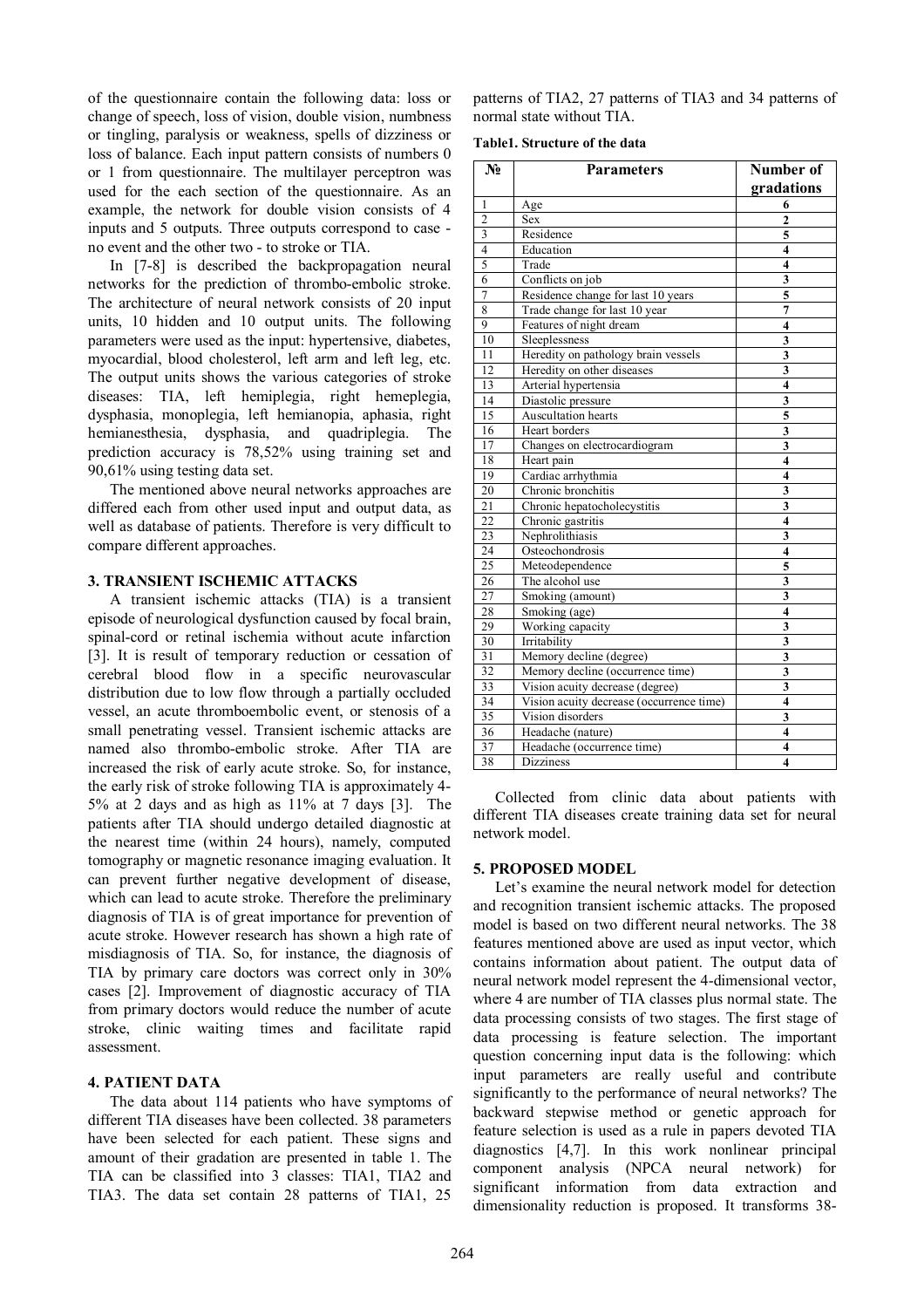dimensional input vectors into 12-dimensional target vectors.

The second stage of data processing is to detect and to recognize transient ischemic attacks. Compressed on the previous step data contain the useful information from input data and are used as inputs on the second stage of data processing. The multilayer perceptron (MLP) is applied for transient ischemic attacks recognition. MLP processes compressed data to define classes of transient ischemic attack or normal state. Output layer includes four units: three for every classes of pathology and one for normal state.

Thereby the neural network model consists of two neural networks: NPCA and MLP (Fig. 2).



**Fig.2 – Architecture of the system**

Before entering to NPCA the data should transform by the following way:

$$
x_i^k = \frac{x_i^k - \mu(x_i)}{\sigma(x_i^k)},
$$
\n(1)

$$
\mu(x_i) = \frac{1}{L} \sum_{k=1}^{L} x_i^k, \qquad (2)
$$

$$
\sigma(x_i^k) = \frac{1}{L} \sum_{k=1}^{L} (x_i^k - \mu(x_i))^2, \tag{3}
$$

where L is training data set dimension.

After training the neural network model have ability to transient ischemic attacks recognition.

#### **6. NPCA NEURAL NETWORK**

In this section is presented neural network based nonlinear principal component analyses technique, namely, NPCA neural network.

Let's consider an autoencoder, which is also called recirculation or replicator neural network as it is shown in Fig. 3. It is represented by multilayer perceptron, which performs the nonlinear compression of the dataset through a bottleneck in the hidden layer. As we can see the nodes are partitioned in three layers. The bottleneck layer performs the compression of the input dataset.



**Fig. 3 – NPCA neural network.**

The j-th hidden unit output is defined as

$$
y_j = F(S_j), \tag{4}
$$

$$
S_j = \sum_{i=1}^{38} w_{ij} \cdot x_i, \qquad (5)
$$

where  $F$  is activation function;  $S_j$  is weighted sum of the *j*-th neuron;  $w_{ij}$  is the weight from the *j*-th unit to the hidden *j*-th unit;  $x_i$  – *i*-th unit input.

The i-th output unit is given by

$$
\overline{x}_i = F(S_i),\tag{6}
$$

$$
S_i = \sum_{i=1}^{12} w^i_{ji} \cdot \mathcal{Y}_j \,. \tag{7}
$$

Let's consider the NPCA neural network training. The backpropagation technique for training NPCA is used. The weights are updated iteratively in accordance with the following rule:

$$
w_{ij}(t+1) = w_{ij}(t) - \alpha \cdot \gamma_j \cdot F'(S_j) \cdot x_i, \qquad (8)
$$

$$
w'_{ji}(t+1) = w'_{ji}(t) - \alpha \cdot (\overline{x_i} - x_i) \cdot F'(S_i) \cdot y_j \tag{9}
$$

where  $\gamma_j$  is error of j-th hidden unit:

$$
\gamma_j = \sum_{i=1}^{38} (\overline{x_i} - x_i) \cdot F'(S_i) \cdot w'_{ji},
$$
 (10)

and  $F'(S_j)$  – a derivative of nonlinear activation function on the weighed sum.

The weights data in the hidden layer must be reorthonormalized by using the Gram-Schmidt procedure, as follows:

1) The first vector of the orthonormal frame is chosen as:

$$
w_1' = \left[\frac{w_{11}}{|w_1|}, \frac{w_{21}}{|w_1|}, \dots, \frac{w_{n1}}{|w_1|}\right],\tag{11}
$$

where

$$
|w_1| = \sqrt{w_{11}^2 + w_{21}^2 + \dots + w_{n1}^2} \quad . \tag{12}
$$

2) The subsequent weight vector is defined by the following recurrent formulas:

$$
w_i = w_i - \sum_{j=1}^{i-1} (w_i^T \cdot w_j^T) \cdot w_j^T, \qquad (13)
$$

$$
|w_i| = \sqrt{w_{1i}^2 + w_{2i}^2 + \dots + w_{ni}^2},
$$
 (14)

$$
w'_{i} = \left[\frac{w_{1i}}{|w_{i}|}, \frac{w_{2i}}{|w_{i}|}, \dots, \frac{w_{ni}}{|w_{i}|}\right],
$$
 (15)

where *i*=2..12.

After training the NPCA neural network can perform orthogonal compression of input data set.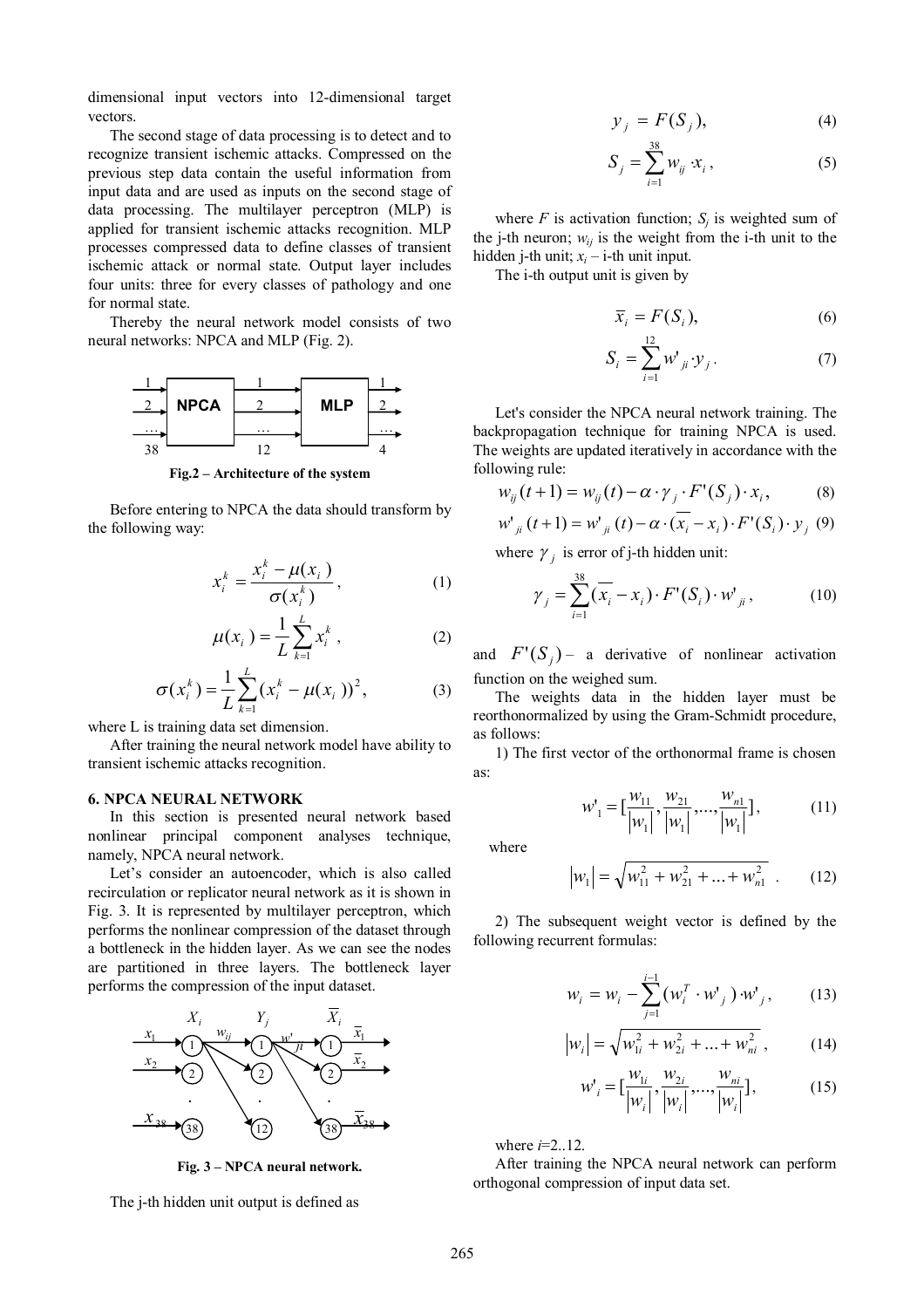### **7. MULTILAYER NEURAL NETWORK**

As it has been mentioned before the architecture of the neural network for TIA recognition used in this paper is the multilayered feed-forward network with 12 input units, 5 hidden units and 4 output units. The activation function for each unit of hidden and output layers is sigmoid function. The number of input units corresponds to dimension of compressed data and the number of output layer corresponds to number of classes TIA and normal state. The number of hidden inputs was defined by experimental way. The backpropagation algorithm is used for training multilayer perceptron. Output value of a neural network is the number in a range from 0 up to 1 which characterizes probability of diagnostics for corresponding class of TIA.

## **8. RESULTS AND DISCUSSION**

For training and testing proposed neural network model the clinical observations of 114 patients with 38 parameters have been used. The clinical data set contain 28 patterns of TIA1, 25 patterns of TIA2, 27 patterns of TIA3 and 34 patterns of normal state without TIA. At the beginning the experiments with NPCA neural network have been performed using backpropagation algorithm together with the Gram-Schmidt procedure.

Let's consider the mapping of input space data for normal state and TIA classes of attack on the plane of two principal components (Fig.4).

As can be seen from the Fig. 4 the data, which belong different types of attacks are located in compact areas.



**Fig. 4 – Data Visualization on plane of two principal components.**

The mapping of input space data for normal state and transient ischemic attacks on the plane of three principal components is shown in the Fig.5.

The all data set have been divided into 2 groups: the training data set and testing data set. The recognition accuracy is 100% using training data set and 78% using testing data set (Table 2).

**Table 2. Recognition Accuracy**

| Number of   | Number of    | Recognition       | Recognition      |
|-------------|--------------|-------------------|------------------|
| patterns in | patterns in  | accuracy          | accuracy         |
| training    | testing data | <sub>on</sub>     | on               |
| data set    | set          | training data set | testing data set |
| 90          | 24           | 100%              | 78%              |



**Fig. 5 – Data Visualization on plane of three principal components.**

**Table 3. Distribution of probability depending on class attacks**

| <b>Patient</b> | T <sub>M</sub> A1 | T <sub>N</sub> A <sub>2</sub> | THA3  | <b>NORMA</b> |
|----------------|-------------------|-------------------------------|-------|--------------|
| 1              | 18.1%             | $0.1\%$                       | 13.6% | 68.2%        |
| 2              | 6.4%              | $0\%$                         | 93.6% | 0%           |
| 3              | 5.1%              | 12.1%                         | 64.5% | 18.3%        |
| 4              | 3.6%              | 72.6%                         | 23.8% | $0\%$        |
| 5              | 1.1%              | 96.0%                         | 2.8%  | 0.1%         |
| 6              | 94.4%             | $0.6\%$                       | 4.2%  | $0.8\%$      |
| 7              | 9.6%              | 16.8%                         | 0.1%  | 73.4%        |
| 8              | 15.2%             | 1.6%                          | 1.5%  | 81.7%        |
| 9              | 20.8%             | 10.0%                         | $0\%$ | 69.2%        |
| 10             | 8.7%              | 0.4%                          | 24.1% | 66.7%        |

Distribution of probabilities depending on type of attack for 10 patients is presented in table 3.

### **9. CONCLUSION**

In this paper the neural network model for transient ischemic attacks recognition have been addressed. The proposed approach is based on integration of the NPCA neural network and multilayer perceptron. The dataset from clinic have been used for experiments performing. Combining two different neural networks (NPCA and MLP) it is possible to produce efficient performance in terms of detection and recognition transient ischemic attacks. Neural networks technique permits to reduce the diagnostic time and the number of misdiagnosis, as well as to assist the doctor in making decision.

#### **10. REFERENCES**

[1] Paulo J. Lisba, Azzam Taktak. The use of artificial neural networks in decision support in cancer: A systematic review, *Neural networks* 19 (2006), p. 408- 415.

[2] A. McNeill. How Accurate Are Primary Care Referral Letters For Presumed Acute Stroke? *Scottish Medical Journal*, V. 53, № 4, 2008. p. 11-12.

[3] J. Easton et all. Definition and evaluation of transient